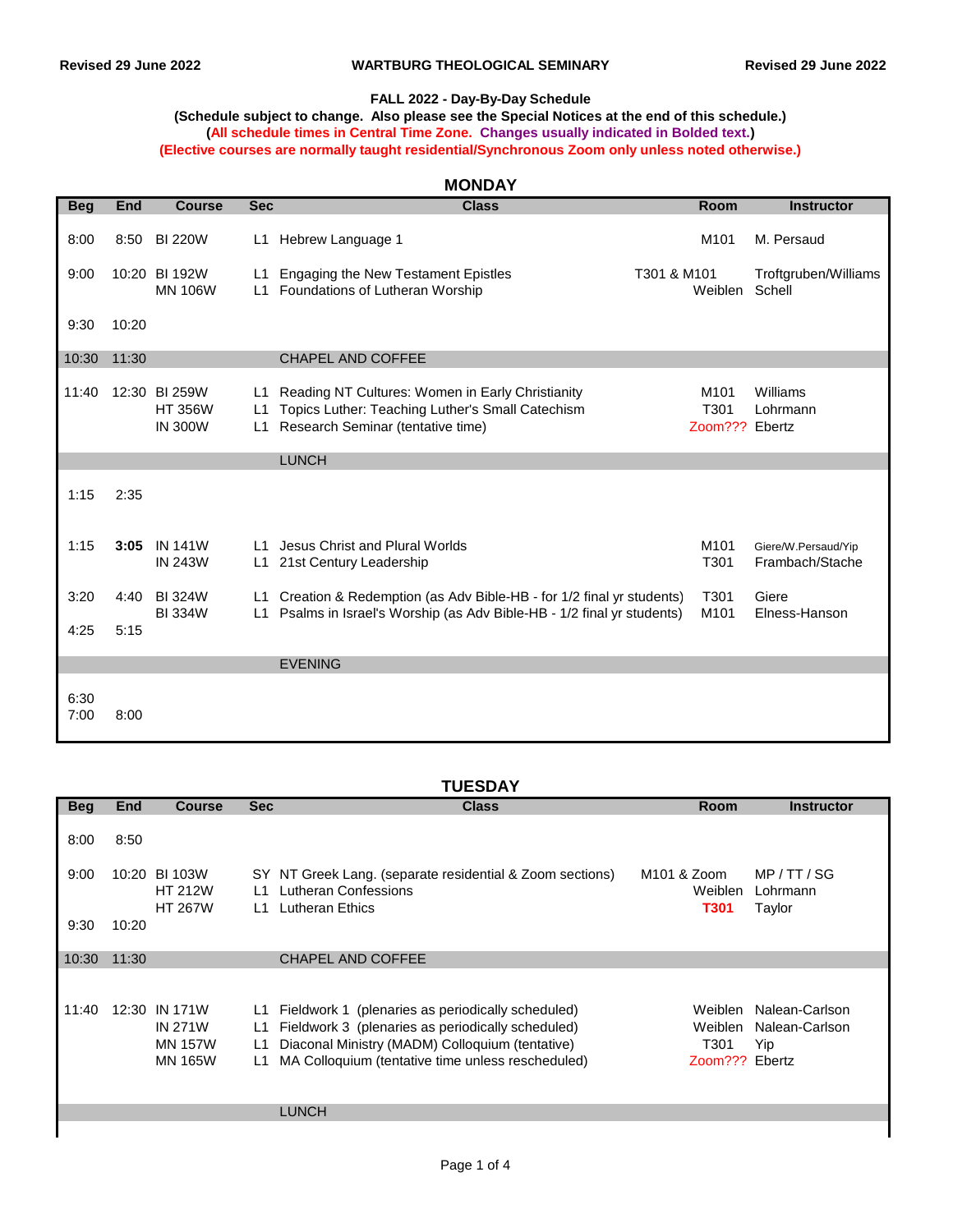| <b>TUESDAY (Continued)</b> |      |                                                    |                |                                                                                                                                                                       |                |                                   |                                        |  |
|----------------------------|------|----------------------------------------------------|----------------|-----------------------------------------------------------------------------------------------------------------------------------------------------------------------|----------------|-----------------------------------|----------------------------------------|--|
| 1:15                       |      | 2:35 BI 222W<br><b>IN 344W</b>                     | L1<br>L1       | Hebrew Bible 1<br>Integrative Capstone Seminar                                                                                                                        | T301 (& Smith) | M <sub>101</sub>                  | Elness-Hanson/Giere<br>Troftgruben/TBD |  |
| 1:15                       | 3:05 |                                                    |                |                                                                                                                                                                       |                |                                   |                                        |  |
| 2:20                       | 3:10 |                                                    |                |                                                                                                                                                                       |                |                                   |                                        |  |
| 2:50                       | 4:10 | <b>HT 105W</b><br><b>HT 389W</b><br><b>HT 396W</b> | 11<br>L1<br>L1 | The Global Church in Motion 1<br>Images of God/Persons (as Adv. Theol. - 1/2 of Final Yr students)<br>Contemporary Crisis (as Adv. Theol. - 1/2 of Final Yr students) |                | M <sub>101</sub><br>Smith<br>T301 | Lohrmann<br>Yip<br>W. Persaud          |  |
| 4:25                       | 5:15 | <b>HT 264W</b>                                     | L1.            | Readings in Theology - Luth./RC Dialogue                                                                                                                              |                | T301                              | W. Persaud                             |  |
|                            |      |                                                    |                | <b>EVENING</b>                                                                                                                                                        |                |                                   |                                        |  |
| 6:30                       | 7:20 |                                                    |                |                                                                                                                                                                       |                |                                   |                                        |  |
| 7:00                       | 7:50 |                                                    |                |                                                                                                                                                                       |                |                                   |                                        |  |

# **WEDNESDAY**

| <b>Beg</b> | <b>End</b> | <b>Course</b>                                     | <b>Sec</b>      | <b>Class</b>                                                                                                                                                                                          | <b>Room</b>            | <b>Instructor</b>                                                           |
|------------|------------|---------------------------------------------------|-----------------|-------------------------------------------------------------------------------------------------------------------------------------------------------------------------------------------------------|------------------------|-----------------------------------------------------------------------------|
| 8:00       | 8:50       | <b>BI 220W</b>                                    | L1              | Hebrew Language 1                                                                                                                                                                                     | M <sub>101</sub>       | M. Persaud                                                                  |
| 9:00       |            | 10:20 BI 192W<br><b>MN 106W</b>                   | L1<br>L1        | <b>Engaging the New Testament Epistles</b><br>Foundations of Lutheran Worship                                                                                                                         | T301 & M101<br>Weiblen | Troftgruben/Williams<br>Schell                                              |
| 9:30       | 10:20      |                                                   |                 |                                                                                                                                                                                                       |                        |                                                                             |
| 10:30      | 11:30      |                                                   |                 | CHAPEL AND COFFEE                                                                                                                                                                                     |                        |                                                                             |
| 11:40      |            | 12:30 IN 161W<br><b>IN 261W</b><br><b>IN 361W</b> | L1<br>L1<br>L1. | Spiritual Practices 1 (weekly small groups, periodic plenaries)<br>Spiritual Practices 3 (weekly small groups, periodic plenaries)<br>Spiritual Practices 5 (weekly small groups, periodic plenaries) | Weiblen<br>Weiblen     | <b>Various Faculty</b><br><b>Various Faculty</b><br>Weiblen Various Faculty |
|            |            |                                                   |                 | <b>LUNCH</b>                                                                                                                                                                                          |                        |                                                                             |
| 12:30      | 4:30       |                                                   |                 | <b>FACULTY ENRICHMENT / COMMITTEE &amp; OTHER MEETINGS</b>                                                                                                                                            |                        |                                                                             |
| 2:00       | 2:50       | <b>BI 306W</b>                                    | L1              | Advanced Hebrew Language                                                                                                                                                                              | T301                   | M. Persaud                                                                  |
| 3:00       | 3:50       | <b>BI 202W</b>                                    | L1              | Readings in N.T. Greek                                                                                                                                                                                | T301                   | M. Persaud                                                                  |

| <b>THURSDAY</b> |            |                                                   |                        |                                                                                                            |                                                   |                                    |  |  |
|-----------------|------------|---------------------------------------------------|------------------------|------------------------------------------------------------------------------------------------------------|---------------------------------------------------|------------------------------------|--|--|
| <b>Beg</b>      | <b>End</b> | <b>Course</b>                                     | <b>Sec</b>             | <b>Class</b>                                                                                               | <b>Room</b>                                       | <b>Instructor</b>                  |  |  |
| 8:00            | 8:50       |                                                   |                        |                                                                                                            |                                                   |                                    |  |  |
| 9:00            |            | 10:20 BI 103W<br><b>HT 212W</b><br><b>HT 267W</b> | $\overline{11}$<br>l 1 | SY NT Greek Lang. (separate residential & Zoom sections)<br><b>Lutheran Confessions</b><br>Lutheran Ethics | M <sub>101</sub> & Zoom<br>Weiblen<br><b>T301</b> | MP / TT / SG<br>Lohrmann<br>Taylor |  |  |
| 9:30            | 10:20      |                                                   |                        |                                                                                                            |                                                   |                                    |  |  |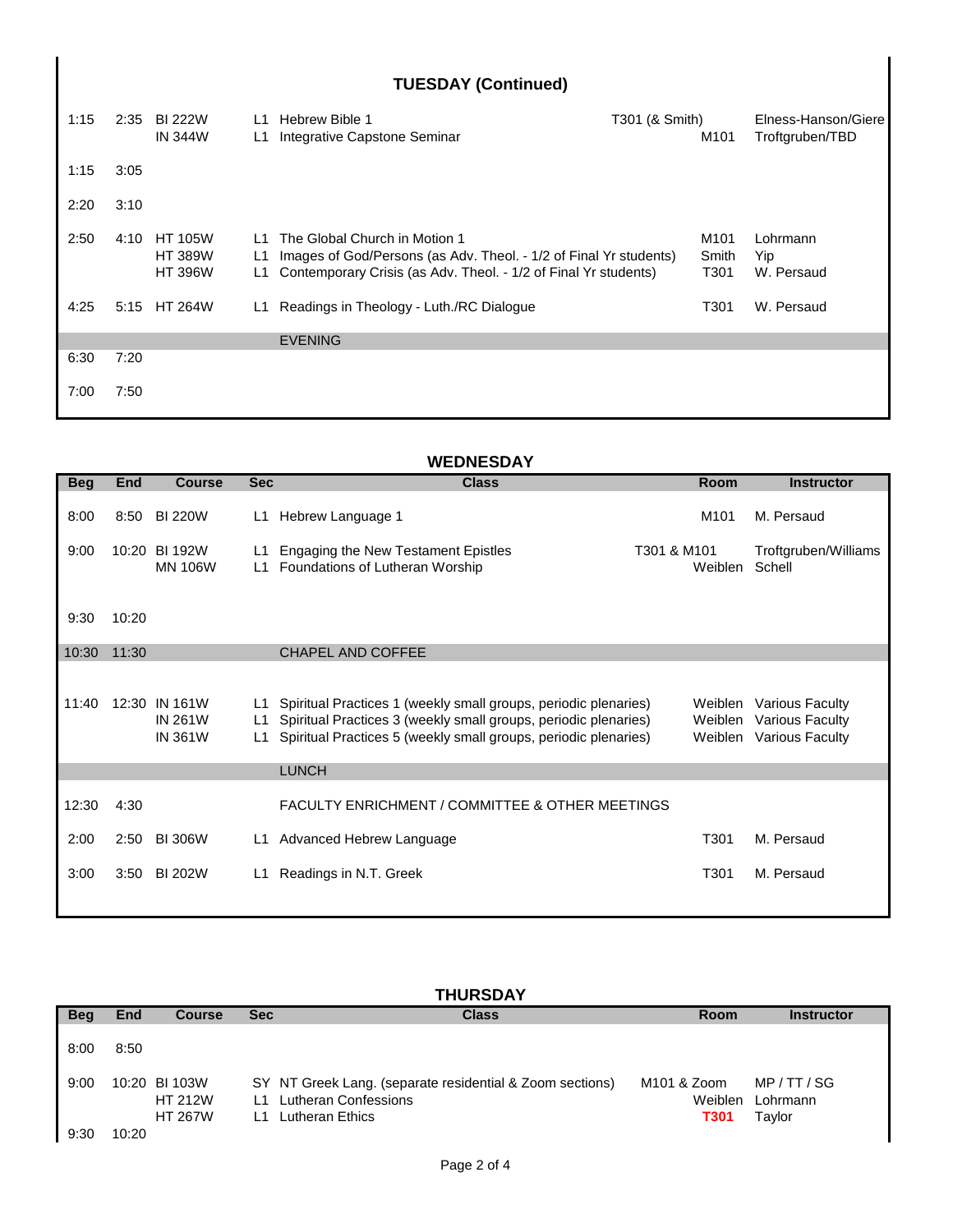| <b>THURSDAY (Continued)</b> |       |                                  |                       |                                                                                                                                                                                                                               |                |                           |                                        |
|-----------------------------|-------|----------------------------------|-----------------------|-------------------------------------------------------------------------------------------------------------------------------------------------------------------------------------------------------------------------------|----------------|---------------------------|----------------------------------------|
| 9:30                        | 10:30 |                                  |                       | <b>CHAPEL AND COFFEE</b>                                                                                                                                                                                                      |                |                           |                                        |
| 11:40                       |       | 12:30 IN 215W<br><b>MN 131W</b>  | L1<br>L1.             | Community Organizing for Transformational Ministry<br>Introduction to Preaching (tentative - placeholder only)<br>(The offering of MN 131 depends entirely on whether a new Homiletics instructor is called.)<br><b>LUNCH</b> |                | T301<br>???               | Schnell/Marciales<br><b>??? TBD</b>    |
|                             |       |                                  |                       |                                                                                                                                                                                                                               |                |                           |                                        |
| 1:15                        | 2:05  |                                  |                       |                                                                                                                                                                                                                               |                |                           |                                        |
| 1:15                        | 2:35  | BI 222W<br><b>IN 344W</b>        | $\overline{11}$<br>L1 | Hebrew Bible 1<br>Integrative Capstone Seminar                                                                                                                                                                                | T301 (& Smith) | M <sub>101</sub>          | Elness-Hanson/Giere<br>Troftgruben/TBD |
| 1:15                        | 3:05  |                                  |                       |                                                                                                                                                                                                                               |                |                           |                                        |
| 2:20                        | 3:10  |                                  |                       |                                                                                                                                                                                                                               |                |                           |                                        |
| 2:50                        | 4:10  | <b>HT 389W</b><br><b>HT 396W</b> | L1<br>L1              | Images of God/Persons (as Adv. Theol. - 1/2 of Final Yr students)<br>Contemporary Crisis (as Adv. Theol. - 1/2 of Final Yr students)                                                                                          |                | Smith<br>T <sub>301</sub> | Yip<br>W. Persaud                      |
| 4:25                        |       | 5:15 HT 297W                     | L1                    | Doctrine of the Trinity                                                                                                                                                                                                       |                | T301                      | W. Persaud                             |
|                             |       |                                  |                       | <b>EVENING</b>                                                                                                                                                                                                                |                |                           |                                        |
| 6:30                        | 8:30  |                                  |                       | Reserved for Intensives Oct 20-22 and November 10-12                                                                                                                                                                          |                | M <sub>101</sub>          |                                        |

# **FRIDAY**

| <b>Beg</b>   | End                                          | <b>Course</b>                                    | <b>Sec</b>                   | <b>Class</b>                                                                                                                                                                 | <b>Room</b>                          | <b>Instructor</b>                  |  |
|--------------|----------------------------------------------|--------------------------------------------------|------------------------------|------------------------------------------------------------------------------------------------------------------------------------------------------------------------------|--------------------------------------|------------------------------------|--|
| 8:00         | 8:50                                         |                                                  |                              |                                                                                                                                                                              |                                      |                                    |  |
| 9:30         |                                              | 10:20 BI 324W<br><b>BI334W</b><br><b>HT 105W</b> | L1.<br>L1<br>$\overline{11}$ | Creation & Redemption (as Adv Bible-HB - for 1/2 final yr students)<br>Psalms in Israel's Worship (as Adv Bible-HB - 1/2 final yr students)<br>The Global Church in Motion 1 | T301<br>M <sub>101</sub><br>Weiblen  | Giere<br>Elness-Hanson<br>Lohrmann |  |
|              |                                              |                                                  |                              | <b>CHAPEL AND COFFEE</b>                                                                                                                                                     |                                      |                                    |  |
| 11:40        |                                              | 12:30 MN 294W                                    |                              | L1 Rural Min: Revise/Reform Mission for Sustainabilty/Vitality                                                                                                               | T301                                 | Yackel-Juleen                      |  |
|              |                                              |                                                  |                              | <b>LUNCH</b>                                                                                                                                                                 |                                      |                                    |  |
| 1:00<br>6:30 | 4:30<br>8:30                                 |                                                  |                              | Reserved for Intensives Oct 20-22 and November 10-12<br>Reserved for Intensives Oct 20-22 and November 10-12                                                                 | M <sub>101</sub><br>M <sub>101</sub> |                                    |  |
|              |                                              |                                                  |                              |                                                                                                                                                                              |                                      |                                    |  |
|              | Revised 29 June 2022<br>Revised 29 June 2022 |                                                  |                              |                                                                                                                                                                              |                                      |                                    |  |

**See next page for Special Notices, courses not in the above schedule, etc.**